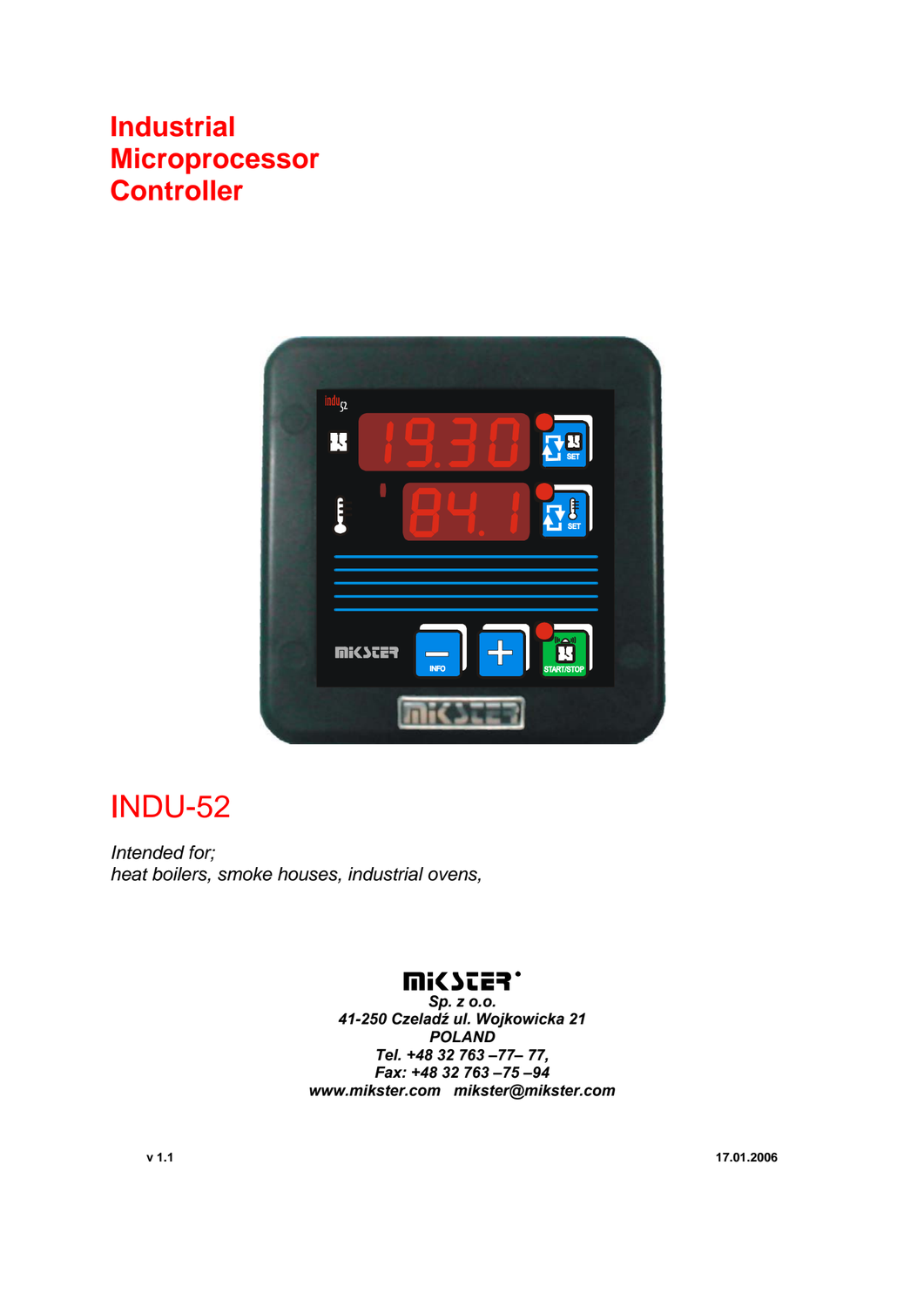### **Table of Contents**

| 3. |  |
|----|--|
| 4. |  |
| 5. |  |
| 6. |  |
|    |  |
| 8. |  |
|    |  |
|    |  |
|    |  |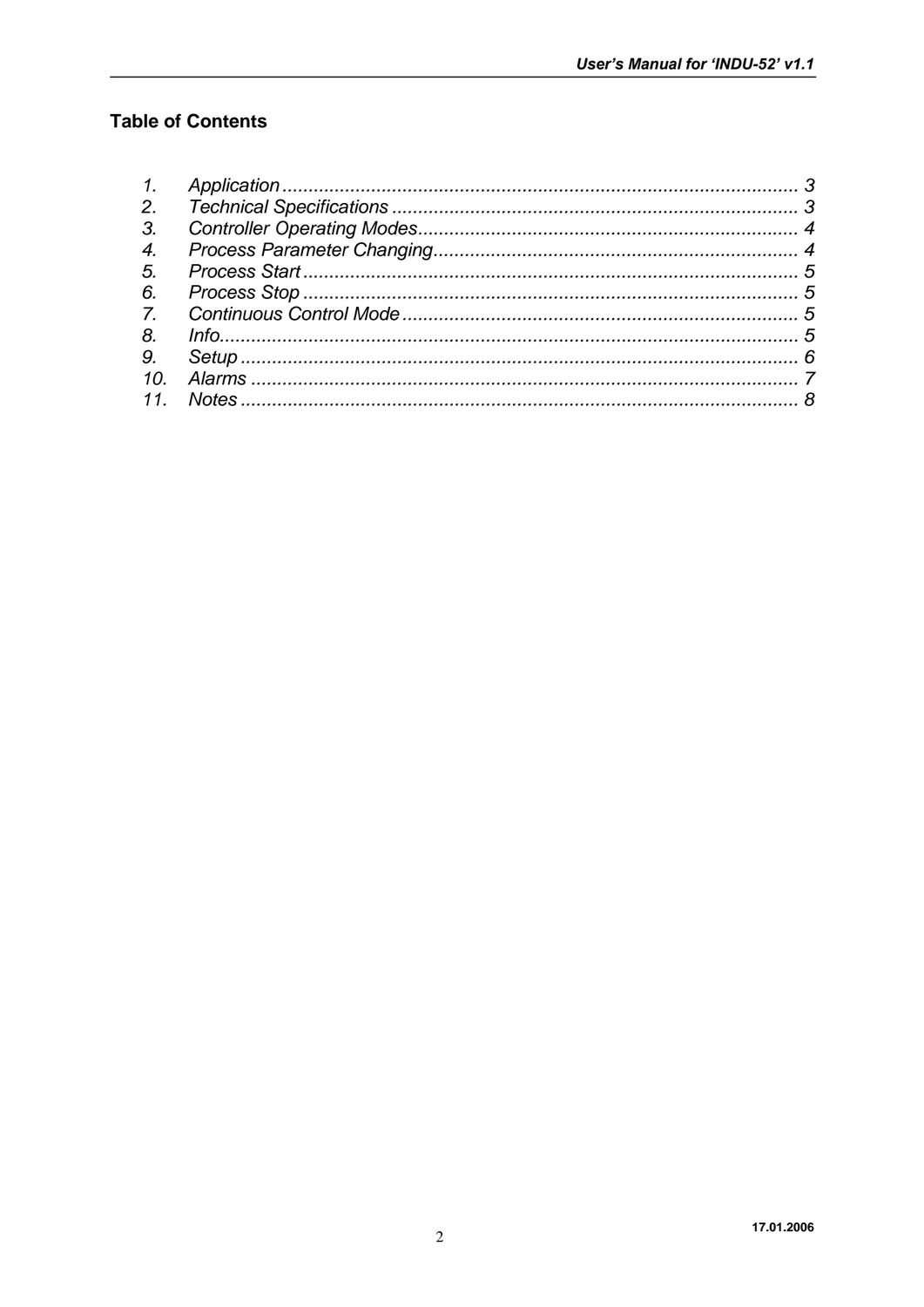### **1. Application**

 The INDU52 Controller can be used for any process control that requires two temperature setpoints and two-channel measurements (analog inputs: PT-100 within -50°C to 400°C). The control can be carried out continuously or depending on the process running. The control mode can be selected in the SETUP menu.





### **2. Technical Specifications**

| <b>Display</b>              | LED $\frac{1}{2}$ " x 4 digits                |  |  |
|-----------------------------|-----------------------------------------------|--|--|
|                             | LED $\frac{1}{2}$ " x 3 digits                |  |  |
| <b>Power Supply</b>         | 230 (option 110, 24) VAC $\pm$ 10%            |  |  |
| Keyboard                    | 5 keys (microswitch)                          |  |  |
| <b>Enclosure dimensions</b> | 134x134x65 mm                                 |  |  |
| Rack mount opening          | 90x90 mm                                      |  |  |
| Inputs                      | 2 analog inputs, PT-100                       |  |  |
| <b>Outputs</b>              | 2 relay outputs, closing contact (250 VAC/8A) |  |  |
| Protection                  | IP67 (front side)                             |  |  |
| Power input                 | 3 W                                           |  |  |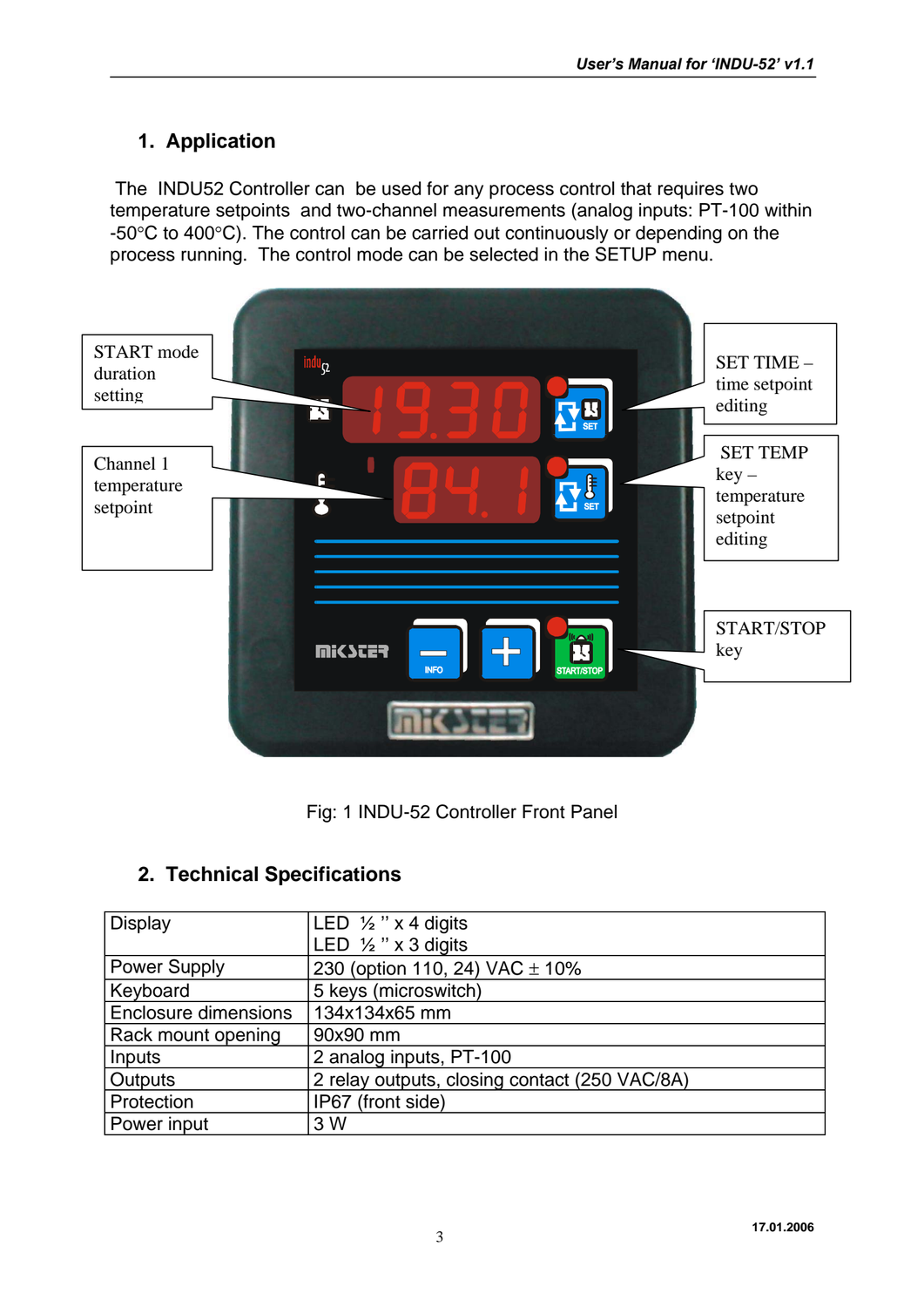### **3. Controller Operating Modes**

The controller can run in the following modes:

- START: in this mode the process control is carried out according to the measured temperate and the preset START mode time is counted down. Output 1 (Re1) is controlled according to measurements made in Channel 1 (Ch1). Similarly, Output 2 (Re2) is controlled with measurements made in Channel 2 (Ch2). When the START mode is running the SET TIME LED is flashing and the time to the end of the START mode counted down from the set value to zero is shown in the upper display. After the set time is elapsed the controller is switched into the STOP mode.
- STOP: the end of the START mode is indicated by "STOP" appearing on the upper display and by an audible signal. Press the STOP key to switch into the STANDBY mode.
- STANDBY: in this mode the controller is waiting for the next operation in the START mode. The set START mode duration is displayed on the upper display. The current temperature measurement is shown on the bottom display.

### **4. Process Parameter Changing**

#### START MODE DURATION

The START mode duration setting (hours and minutes) is shown on the upper display. Press the SET TIME key to change the time setpoint.. Both the parameter being edited and the SET TIME LED flash. Press the SET TIME key once again to confirm the setting and continue. Use the PLUS / MINUS keys to change the setting.

#### CHANNEL 1 TEMPERATURE SETPOINT

The temperature measurement made in Channel 1 is shown on the bottom display. Press the SET TEMP key to display and change Channel 1 temperature setpoint. Press the SET TEMP key once again to confirm the changes. Use the PLUS / MINUS keys to change the setting.

### MOTE: Channel 2 temperature setpoint is available in F06 in the SETUP menu.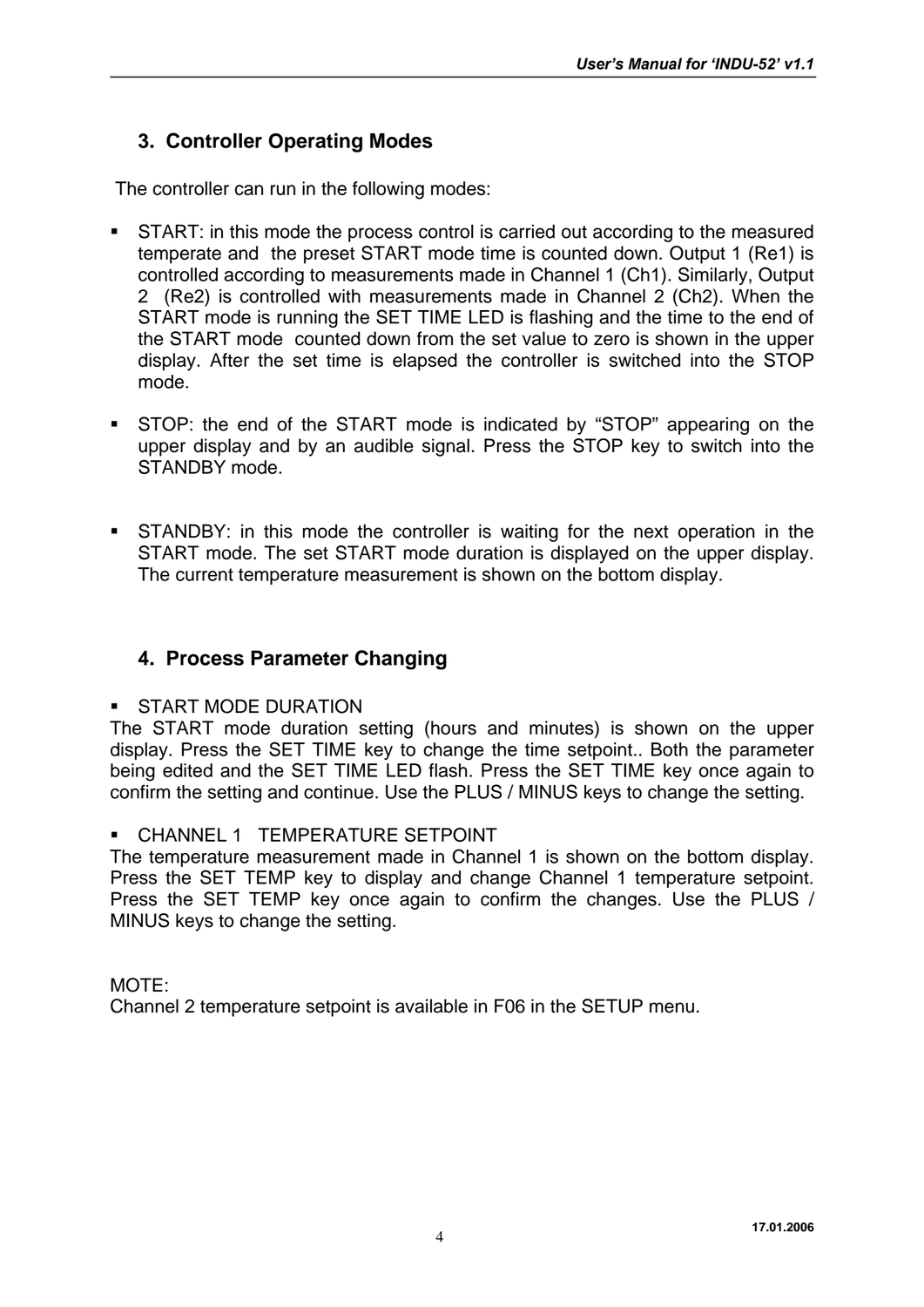### **5. Process Start**

Press the START key to run the process. When the START mode is activated the START key flashes. The time to the process end is shown on the upper display. The end of the process is indicated by "STOP" appearing on the display and by an audible signal. Press the STOP key to confirm that the process is completed.

The temperature setpoint can be changed during the process (see section 4).

### **6. Process Stop**

The process can be stopped at any moment by switching into the STOP mode. To do it press the STOP key. The display shows "STOP" and an audible signal is activated. Confirm by pressing the STOP key.

### **7. Continuous Control Mode**

 If in the SETUP menu F 1 or F 2 are set at 1, the control in selected channel is carried out independently on the control operating mode. The START mode can be then used for counting down and indicating a set time. Continuous Control Mode can be selected for each channel.

### **8. Info**

To display the temperature measurement made in another channel ,press the INFO key. The upper display shows "INFO". To quit this mode press the INFO key or wait for 20 seconds to quit automatically.

When the controller is running in the START mode you can view the START mode duration setting after pressing the SET TIME key. When this information is displayed the SET TIME key is lit. To quit press the SET TIME key once again or wait for 3 seconds to quit automatically.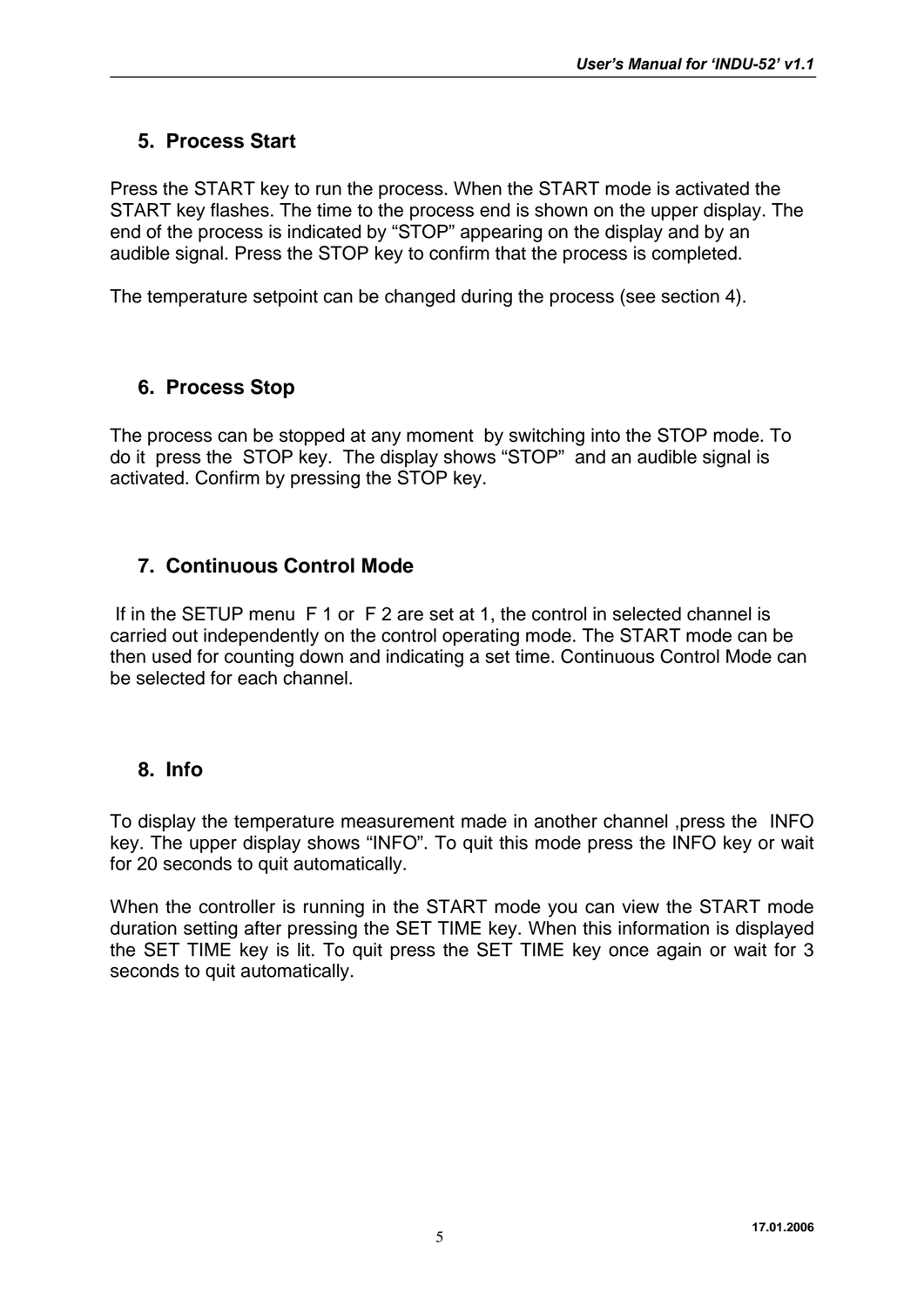### **9. Setup**

To get into the Setup menu press and hold down the MINUS key and then press the START key. Enter the access code with the PLUS / MINUS keys and confirm it by pressing any SET key, if the access code function is enabled. The display shows "Fx" indicating the Setup item. You can change the Setup item number with the PLUS / MINUS keys. To edit the selected item press any SET key. To quit press the STOP key.

| Item            | Default value  | Range               | Description                     |
|-----------------|----------------|---------------------|---------------------------------|
| Number          |                |                     |                                 |
| F <sub>0</sub>  | 1              | 1127                | <b>MODBAS</b> network address   |
| F <sub>1</sub>  |                |                     |                                 |
| F <sub>2</sub>  | $\overline{0}$ | 0.1                 | temperature unit                |
|                 |                |                     | $0 - ^{\circ}C, 1 - ^{\circ}F$  |
| F <sub>3</sub>  | 0              | 0.1                 | Channel 1 control               |
|                 |                |                     | 0 - START mode only,            |
|                 |                |                     | 1 - regulation in all modes     |
| F <sub>4</sub>  | $\overline{0}$ | 0.1                 | Channel 2 control               |
|                 |                |                     | 0 - START mode only,            |
|                 |                |                     | 1 - regulation in all modes     |
| F <sub>5</sub>  | $\overline{0}$ | 09999               | <b>SETUP access code</b>        |
|                 |                |                     | $0$ – disabled                  |
| F6              | 30             | 0399                | Channel 2 temperature setpoint  |
| F7              | 150            | 0399                | maximum Channel 1               |
|                 |                |                     | temperature setpoint            |
| F <sub>8</sub>  | 0.2            | $0.0$ $\ldots$ 10.0 | Channel 1 Low hysteresis value  |
| F <sub>9</sub>  | 0.2            | $0.0$ $\dots$ 10.0  | Channel 1 High hysteresis value |
| F <sub>10</sub> | 0.2            | $0.0$ $\ldots$ 10.0 | Channel 2 Low hysteresis value  |
| F11             | 0.2            | $0.0$ $\dots$ 10.0  | Channel 2 High hysteresis value |

Setup items: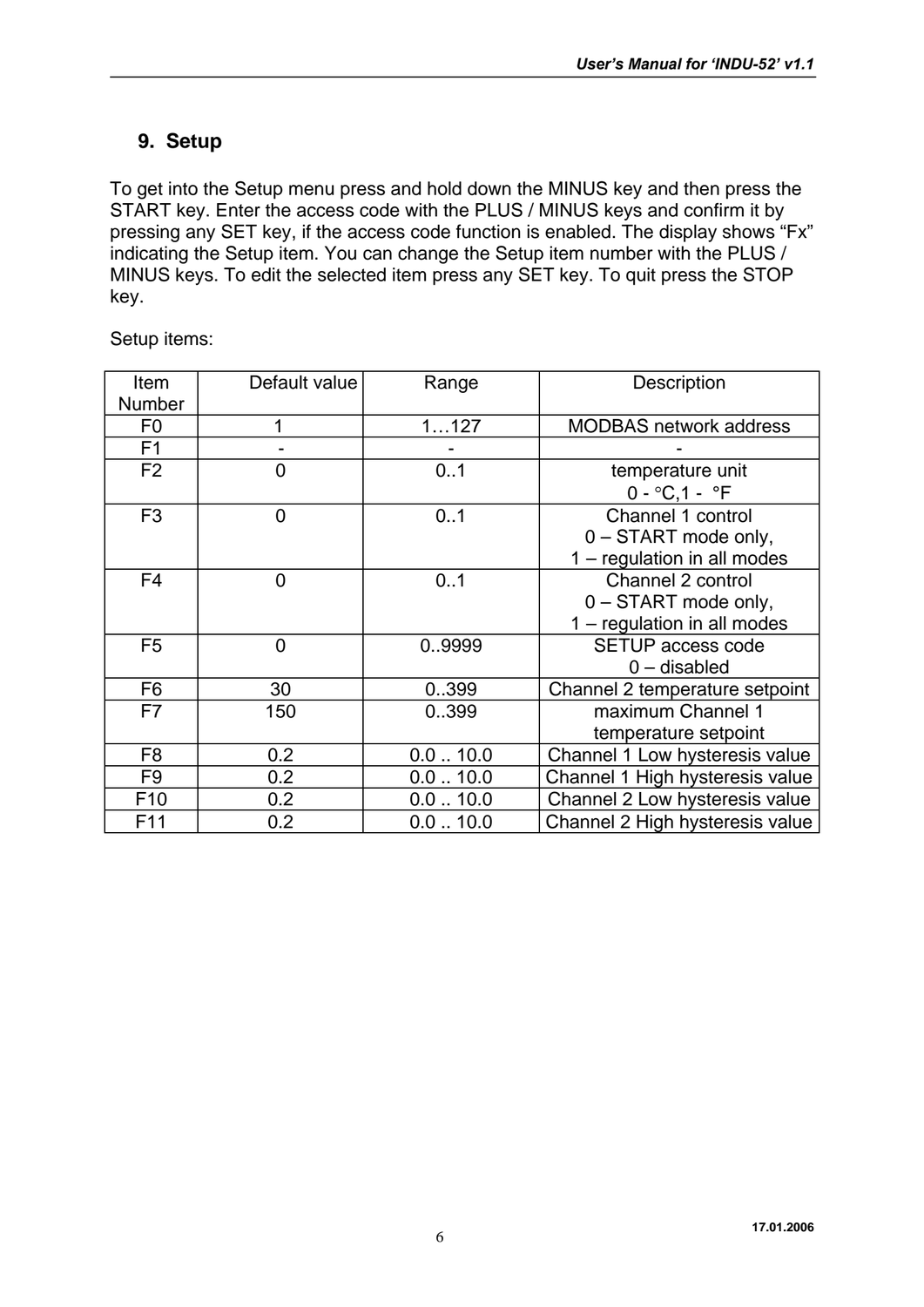### **10. Alarms**

After power supply is switched on the measuring elements are tested by the controller. Should a faulty measuring element is found the upper display shows "Err" and corresponding channel number. Such information shall be confirmed by pressing the INFO key. Further control will be carried out by using the properly operating channel only.

Alarm messages available:

- **Err 1 faulty measuring element in Channel 1**
- **Err 2 faulty measuring element in Channel 2**

When the measuring range is exceeded or measuring element is damaged , the display shows "---" instead of the measured temperature.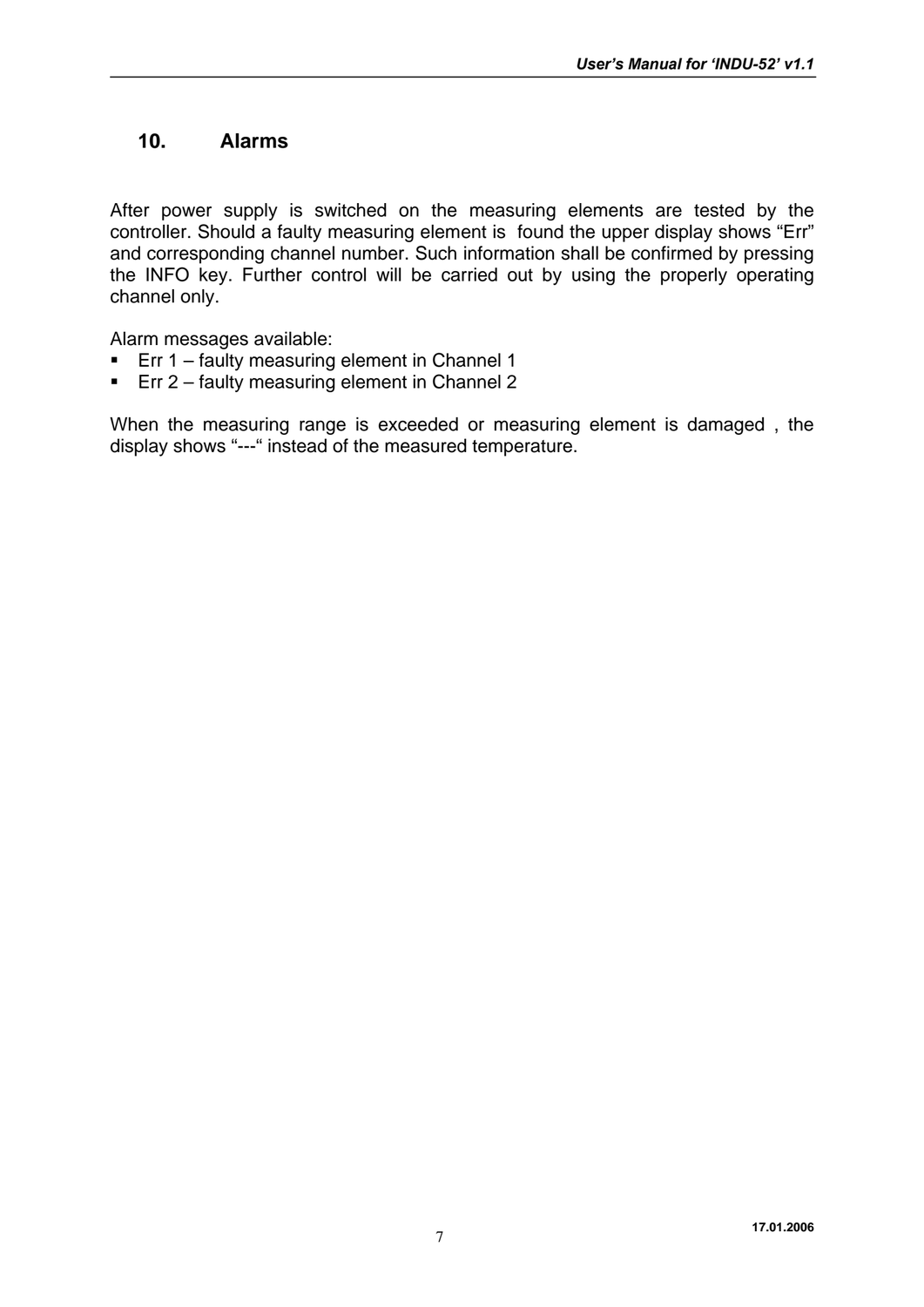### **11. Notes**